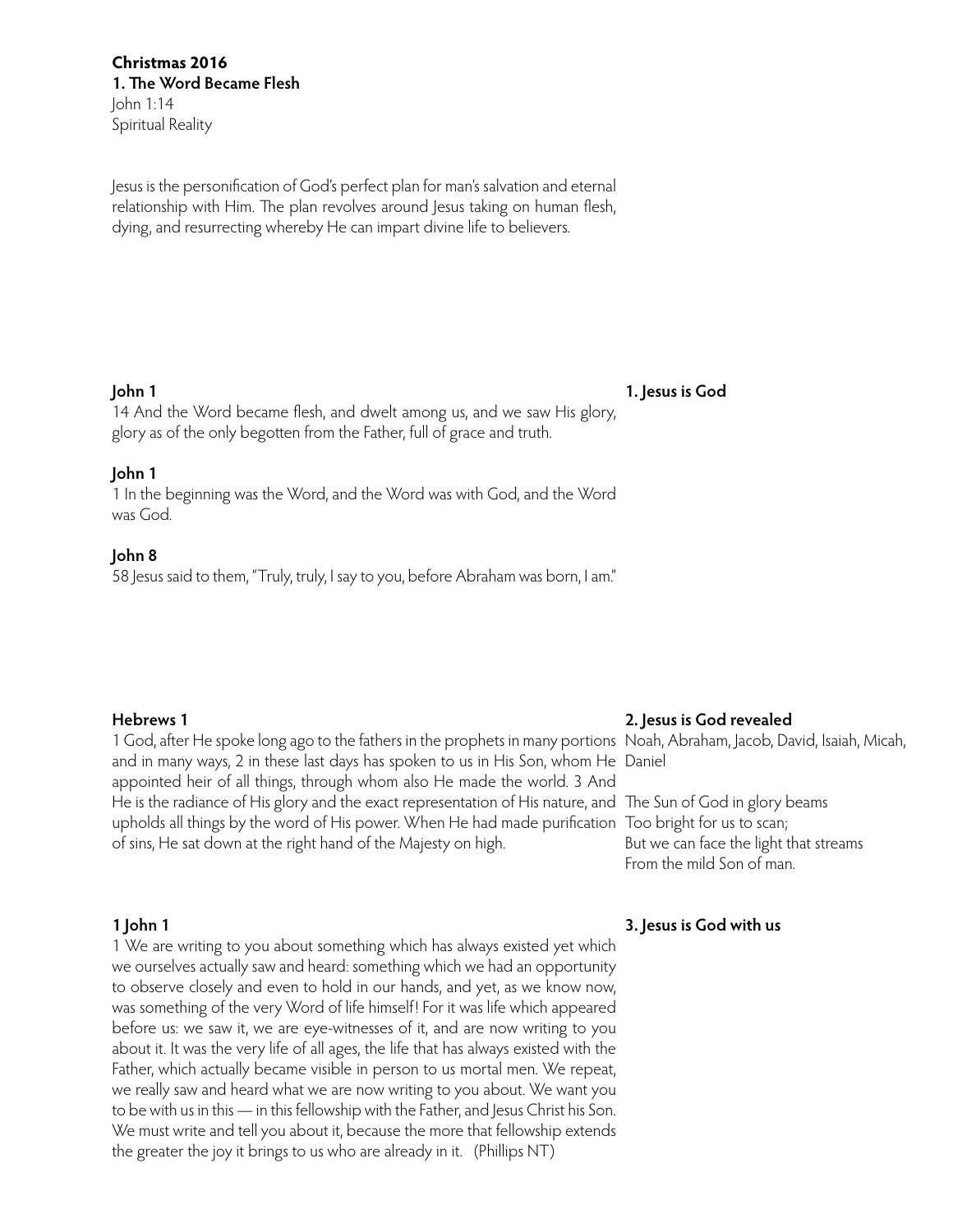Deuteronomy 6

4 Hear, O Israel! The Lord is our God, the Lord is one!

# John 1

18 No one has seen God at any time; the only begotten God who is in the bosom of the Father, He has explained Him.

# John 17

15 I do not ask You to take them out of the world, but to keep them from the evil one. 24 Father, I desire that they also, whom You have given Me, be with Me where I am, so that they may see My glory which You have given Me, for You loved Me before the foundation of the world.

# 2 Corinthians 3

18 But we all, with unveiled face, beholding as in a mirror the glory of the Lord, are being transformed into the same image from glory to glory, just as from the Lord, the Spirit.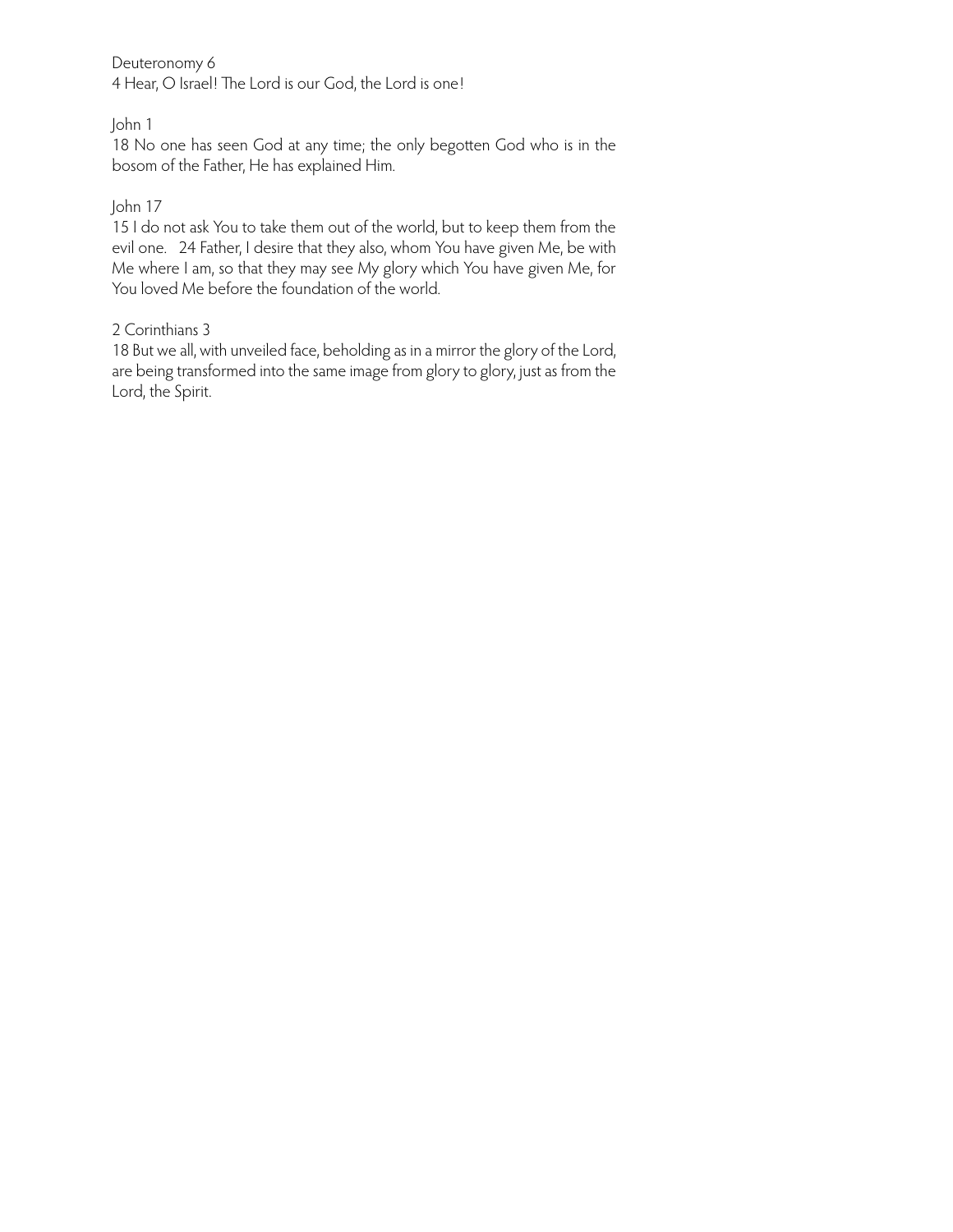**Christmas 2016 2. The Word Became Flesh — Part 2** John 1:14 Spiritual Reality

## **Hebrews 2**

5 For He did not subject to angels the world to come, concerning which we are speaking. 6 But one has testified somewhere, saying, "What is man, that You remember him? Or the son of man, that You are concerned about Him? 7 You have made him for a little while lower than the angels, You have crowned him with glory and honor, and have appointed him over the works of Your hands; 8 You have put all things in subjection under his feet." For in subjecting all things to him, He left nothing that is not subject to him. But now we do not yet see all things subjected to him.

9 But we do see Him who was made for a little while lower than the angels, namely, Jesus, because of the suffering of death crowned with glory and honor, so that by the grace of God He might taste death for everyone. 10 For it was fitting for Him, for whom are all things, and through whom are all things, in bringing many sons to glory, to perfect the author of their salvation through sufferings. 11 For both He who sanctifies and those who are sanctified are all from one Father; for which reason He is not ashamed to call them brethren, 12 saying, "I will proclaim Your Name to My brethren, in the midst of the congregation I will sing Your praise." 13 And again, "I will put My trust in Him." And again, "Behold, I and the children whom God has given Me."

14 Therefore, since the children share in flesh and blood, He Himself likewise also partook of the same, that through death He might render powerless him who had the power of death, that is, the devil, 15 and might free those who through fear of death were subject to slavery all their lives. 16 For assuredly He does not give help to angels, but He gives help to the descendant of Abraham. 17 Therefore, He had to be made like His brethren in all things, so that He might become a merciful and faithful high priest in things pertaining to God, to make propitiation for the sins of the people. 18 For since He Himself was tempted in that which He has suffered, He is able to come to the aid of those who are tempted.

## **Hebrews 4**

15 For we do not have a high priest who cannot sympathize with our weaknesses, but One who has been tempted in all things as we are, yet without sin. 16 Therefore let us draw near with confidence to the throne of grace, so that we may receive mercy and find grace to help in time of need.

## **John 1**

14 And the Word became flesh, and dwelt among us, and we saw His glory, glory as of the only begotten from the Father, full of grace and truth.

#### **1. Human failure**

## **2. Divine restoration**

## **3. Our High Priest**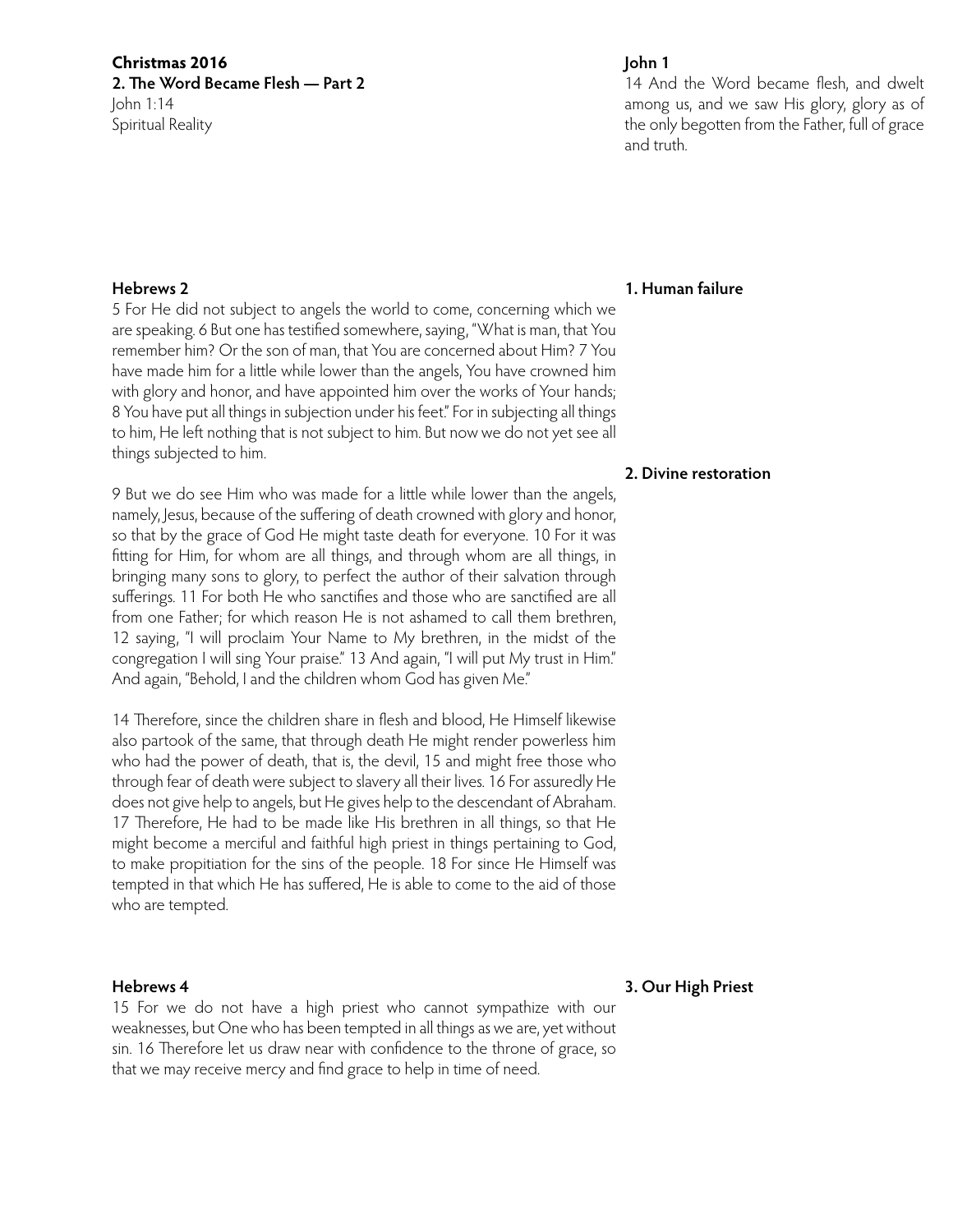# **Christmas 2016**

**3. We Saw His Glory** John 1:14 Spiritual Reality

# **John 1**

14 And the Word became flesh, and dwelt among us, and we saw His glory, glory as of the only begotten from the Father, full of grace and truth.

# **1. God's glory in the OT**

terrifying mystifying unapproachable

# **2. God's glory in the NT**

# **Jesus shares it with the Father**

John 17:22 The glory which You have given Me I have given to them, that they may be one, just as We are one; 23 I in them and You in Me, that they may be perfected in unity, so that the world may know that You sent Me, and loved them, even as You have loved Me. 24 Father, I desire that they also, whom You have given Me, be with Me where I am, so that they may see My glory which You have given Me, for You loved Me before the foundation of the world. 25 O righteous Father, although the world has not known You, yet I have known You; and these have known that You sent Me; 26 and I have made Your name known to them, and will make it known, so that the love with which You loved Me may be in them, and I in them."

# **Jesus is uniquely begotton**

totally God God in flesh flesh made spiritual

# **Jesus revealed God's glory**

John 2:11 This beginning of His signs Jesus did in Cana of Galilee, and manifested His glory, and His disciples believed in Him.

Luke 9:28 Some eight days after these sayings, He took along Peter and John and James, and went up on the mountain to pray. 29 And while He was praying, the appearance of His face became different, and His clothing became white and gleaming. 30 And behold, two men were talking with Him; and they were Moses and Elijah, 31 who, appearing in glory, were speaking of His departure which He was about to accomplish at Jerusalem. 32 Now Peter and his companions had been overcome with sleep; but when they were fully awake, they saw His glory and the two men standing with Him.

# **God is bringing believers into His glory**

Hebrews 2:10 For it was fitting for Him, for whom are all things, and through whom are all things, in bringing many sons to glory, to perfect the author of their salvation through sufferings.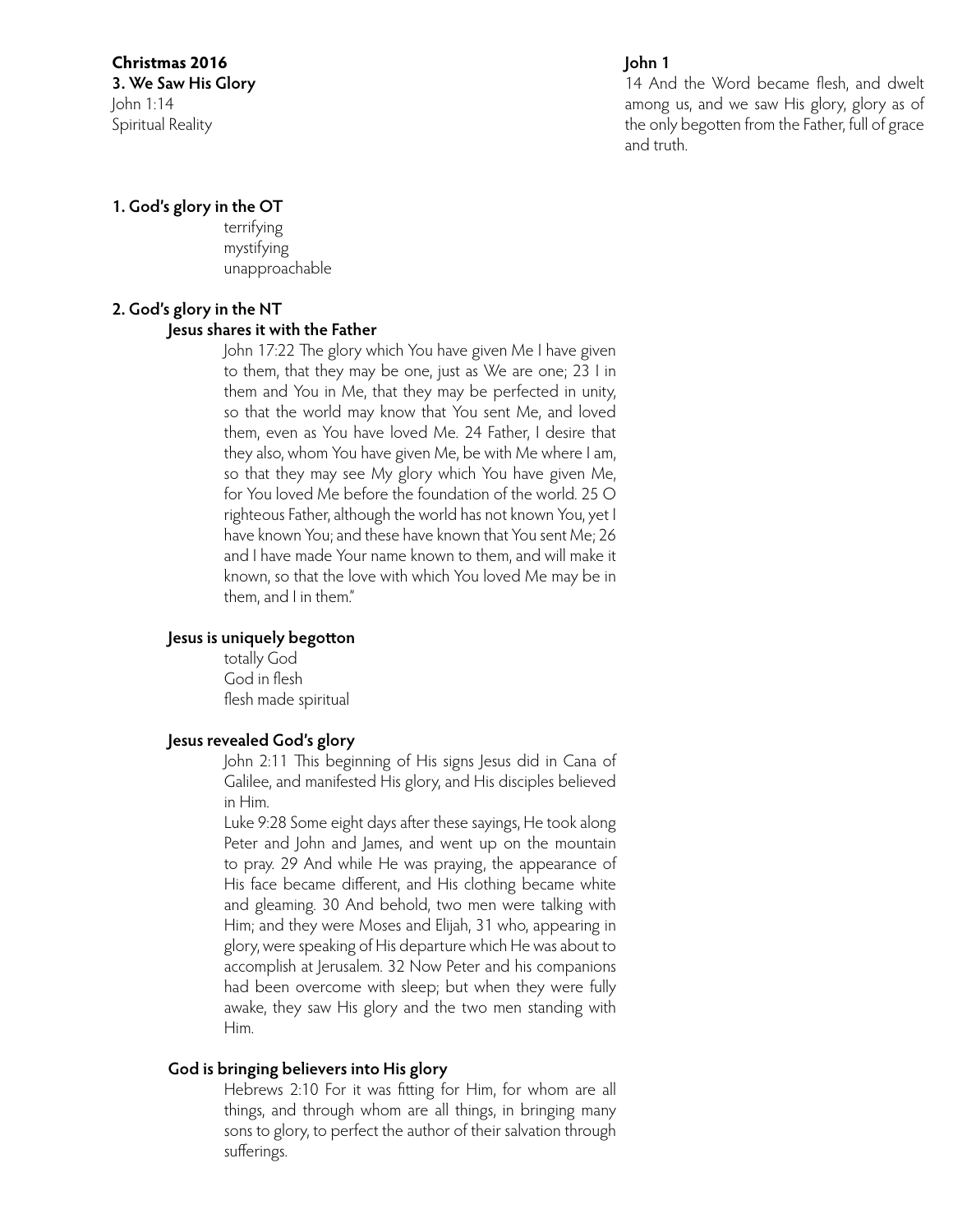2 Corinthians 3:18 But we all, with unveiled face, beholding as in a mirror the glory of the Lord, are being transformed into the same image from glory to glory, just as from the Lord, the Spirit.

# **All of this is in Jesus**

1 Timothy 3:16 By common confession, great is the mystery of godliness: He who was revealed in the flesh, was vindicated in the Spirit, seen by angels, proclaimed among the nations, believed on in the world, taken up in glory.